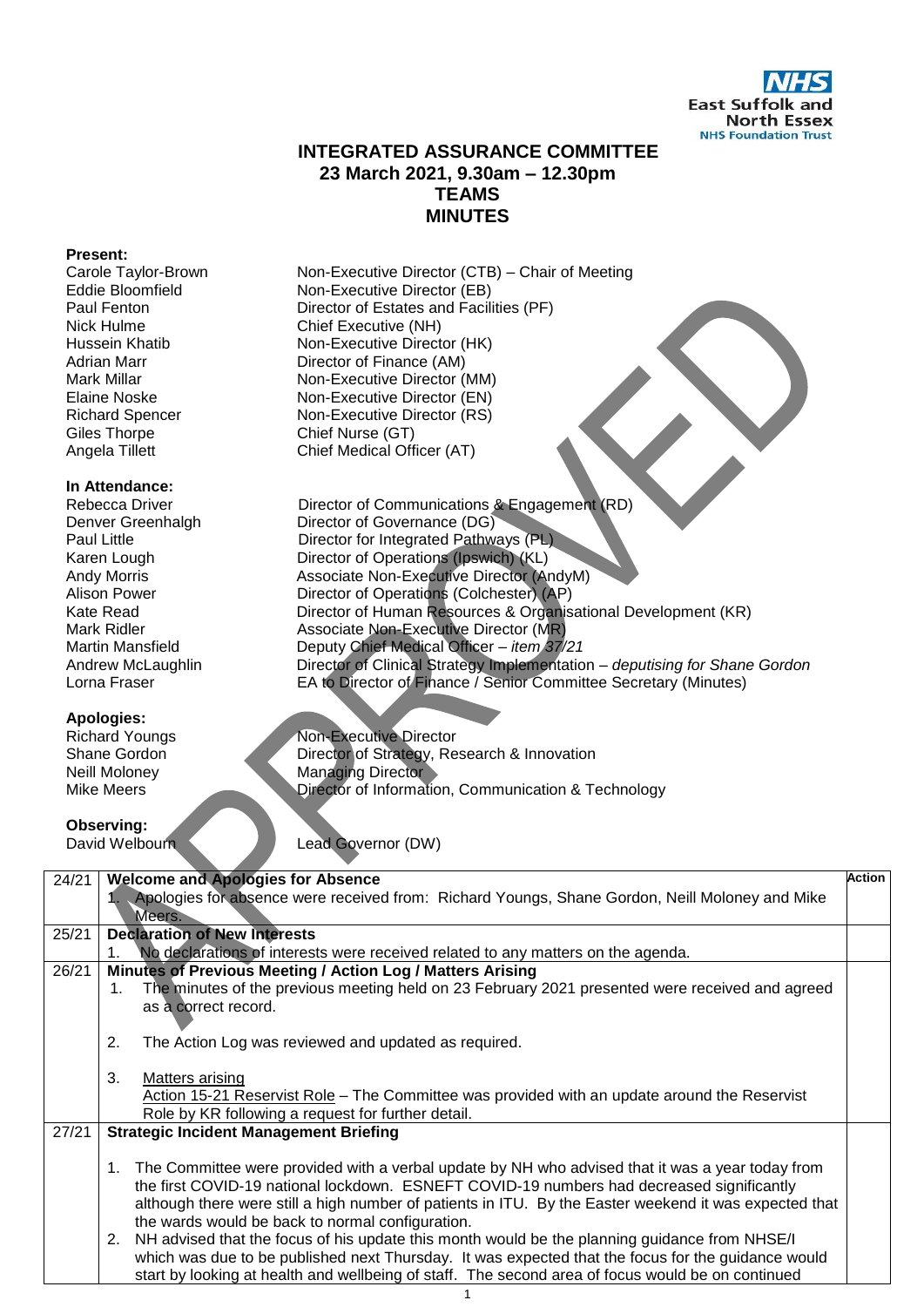|       |    | planning for COVID-19 patients and recovery of cancer and elective services, for which the base line<br>was still being worked through. Performance targets would be set on a system basis and there would<br>be incentives for performance above the target levels. The focus would then move to look at support<br>for primary care capacity, followed by redesign of emergency and urgent care. Overall would be the<br>system by default expectation.<br>3. NH advised that with regards to finances it was expected that the year would be split into two halves,<br>rolling over the financial agreement which had been in place during the pandemic for the first half of<br>the year and for the second half the expectation of improved grip on the financial position. Any deficit<br>at the end of this year would be recouped in the second half of next year and would sit within the<br>system. |           |
|-------|----|---------------------------------------------------------------------------------------------------------------------------------------------------------------------------------------------------------------------------------------------------------------------------------------------------------------------------------------------------------------------------------------------------------------------------------------------------------------------------------------------------------------------------------------------------------------------------------------------------------------------------------------------------------------------------------------------------------------------------------------------------------------------------------------------------------------------------------------------------------------------------------------------------------------|-----------|
|       |    | Questions and comments                                                                                                                                                                                                                                                                                                                                                                                                                                                                                                                                                                                                                                                                                                                                                                                                                                                                                        |           |
|       |    | 4. EB noted that a deep dive by the Finance & Performance Committee was scheduled this Thursday to<br>look at the work done so far on business planning and review the budget.<br>5. EB noted the news stories regarding mandating vaccination for staff and questioned whether anything<br>more had been heard. NH advised that he had not heard anything official but was involved in<br>conversations with the national vaccine hub.                                                                                                                                                                                                                                                                                                                                                                                                                                                                       |           |
|       |    | 6. RS noted that as NHSE/I were setting reduced targets he would question how the organisation was<br>considering its reporting for next year, the current benchmarks being from a few years back and all<br>areas, therefore, showing as red, which he felt could have a detrimental impact on staff morale. NH<br>agreed that it was time that the conversation was held but that he did not feel that ESNEFT should<br>move away from the ED and cancer targets; the other targets would need to be considered to ensure<br>that these were realistic. NH stated that he would look to create local targets with the executives and<br>then bring these to the Performance Committee.                                                                                                                                                                                                                      | <b>NH</b> |
|       |    | 7. MR observed that NHS Providers provided a board seminar regarding presentation of data and trend<br>analysis and he felt that it would be useful to hold a joint seminar on this topic.                                                                                                                                                                                                                                                                                                                                                                                                                                                                                                                                                                                                                                                                                                                    |           |
|       |    | 8. AM noted that the base line scenario had been set on 19/20 forecast outturn as the national guidance<br>had not been available and that it should be recognised that ESNEFT was in a better position than<br>others but would be viewed as part of the SNEE ICS. AM advised that funding had been allocated for<br>the West Suffolk Hospital RAAC plank issues.                                                                                                                                                                                                                                                                                                                                                                                                                                                                                                                                            |           |
| 28/21 |    | Recovery update                                                                                                                                                                                                                                                                                                                                                                                                                                                                                                                                                                                                                                                                                                                                                                                                                                                                                               |           |
|       | 1. | KL presented an update on the recovery programme post COVID-19 and advised that work was<br>being undertaken with the teams on ensuring "down" time for staff was factored in to the plans. All                                                                                                                                                                                                                                                                                                                                                                                                                                                                                                                                                                                                                                                                                                               |           |
|       | 2. | theatres would be running from next week ahead of schedule.<br>The most recently available data was from January 2021. Our ICS had 7.1% of the total patients<br>waiting on an RTT pathway as having waited 52+ weeks, slightly above the regional average of<br>7.0%. Nationally, the equivalent rate was 6.6%. When looking at patients waiting with a Decision to<br>Admit (DTA), the ICS had 20.5% of the total patients waiting as waiting 52+ weeks, lower than the                                                                                                                                                                                                                                                                                                                                                                                                                                     |           |
|       | 3. | regional average of 23.1%. Nationally, the equivalent rate was 19.0%.<br>The ICS position was heavily influenced by the West Suffolk Hospital numbers of patients waiting<br>52+ weeks for definitive treatment. The number of ESNEFT patients waiting 52+ weeks was lower<br>in total and for patients with a DTA than WSH and significantly lower in percentage terms. When<br>looking across the whole region and the national average ESNEFT had a proportionately lower<br>percentage of patients waiting 52+ weeks in January than peer organisations for both total patients<br>and patients with a DTA.                                                                                                                                                                                                                                                                                               |           |
|       |    | With the delay in national planning guidance a number of assumptions had been used working with<br>ICS colleagues and divisional leaders across the Trust. KL advised that the ambition was to reduce<br>the number of patients waiting over 52 weeks. The base model had been built and shared with<br>operational teams who had pulled together plans which had been reviewed and RAG rated. These<br>had been fed into the model to establish the expected number of patients waiting at any given time.                                                                                                                                                                                                                                                                                                                                                                                                   |           |
|       | 5. | The Committee was informed that the shape of the waiting list was "odd", especially in March, and<br>that this was essentially where low referrals through the recent wave were being offset by high<br>treatments in month. It was forecast that 3,500 patients would be waiting over 52 weeks at the end<br>of March. KL advised that there was confidence around the blue and green schemes.                                                                                                                                                                                                                                                                                                                                                                                                                                                                                                               |           |
|       | 6. | Indicative cost based on the assumptions was £40m and further work was being undertaken                                                                                                                                                                                                                                                                                                                                                                                                                                                                                                                                                                                                                                                                                                                                                                                                                       |           |
|       | 7. | regarding costing.<br>Work continued to develop the plans including - use of the independent sector; specific focus on non-<br>admitted patient treatment plans; alignment of assumptions with national guidance when available<br>and alignment of plans with available funding.                                                                                                                                                                                                                                                                                                                                                                                                                                                                                                                                                                                                                             |           |
|       |    | Questions and comments                                                                                                                                                                                                                                                                                                                                                                                                                                                                                                                                                                                                                                                                                                                                                                                                                                                                                        |           |
|       | 8. | AM advised that it would be necessary to await the national planning guidance and then ensure this<br>was aligned with the available finance.                                                                                                                                                                                                                                                                                                                                                                                                                                                                                                                                                                                                                                                                                                                                                                 |           |
|       | 9. | HK questioned the reference to faster throughput. KL advised that the Trust had had schemes in                                                                                                                                                                                                                                                                                                                                                                                                                                                                                                                                                                                                                                                                                                                                                                                                                |           |

place which had reduced long length of stay but it was felt there were further opportunities and noted that ESNEFT was 5<sup>th</sup> nationally for LOS reductions.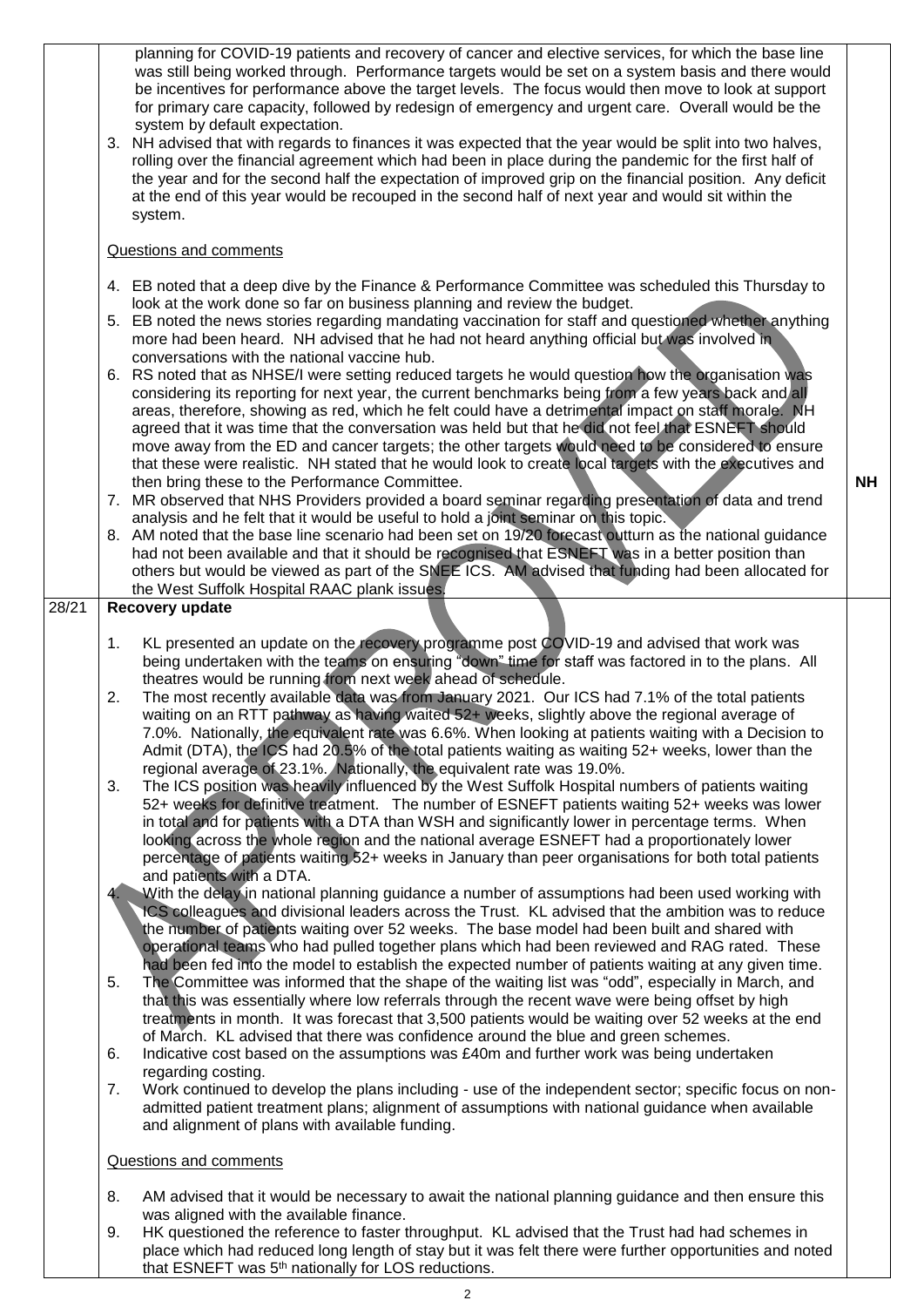|       | 10. AndyM questioned whether the £40.3m total cost was over and above funded budgets. AM advised<br>that whilst the incentive scheme was positive all of the funding would need to be mapped together<br>when further national planning detail was received.                                                                                                                                                                                                                                                                                                                                                                                                                                                                                                                                                                                                                                                                                                                                                                                                                                                                                                                                                                                                                                                                                                                                                                                                                                                                                                                                                                                                                                                                                                                                                                                                                                                                                                      |  |
|-------|-------------------------------------------------------------------------------------------------------------------------------------------------------------------------------------------------------------------------------------------------------------------------------------------------------------------------------------------------------------------------------------------------------------------------------------------------------------------------------------------------------------------------------------------------------------------------------------------------------------------------------------------------------------------------------------------------------------------------------------------------------------------------------------------------------------------------------------------------------------------------------------------------------------------------------------------------------------------------------------------------------------------------------------------------------------------------------------------------------------------------------------------------------------------------------------------------------------------------------------------------------------------------------------------------------------------------------------------------------------------------------------------------------------------------------------------------------------------------------------------------------------------------------------------------------------------------------------------------------------------------------------------------------------------------------------------------------------------------------------------------------------------------------------------------------------------------------------------------------------------------------------------------------------------------------------------------------------------|--|
| 29/21 | <b>Key Quality Issues</b>                                                                                                                                                                                                                                                                                                                                                                                                                                                                                                                                                                                                                                                                                                                                                                                                                                                                                                                                                                                                                                                                                                                                                                                                                                                                                                                                                                                                                                                                                                                                                                                                                                                                                                                                                                                                                                                                                                                                         |  |
|       | GT informed the Committee that there were no particular matters of urgency to raise.<br>1.<br>2. AT advised that a report had been received on 10 March 2021 following the quality assurance visits<br>which had been undertaken in January 2021 (which were a follow up to visits carried out in 2017 at<br>both the Colchester and Ipswich Hospital sites) regarding the cervical screening programme. The<br>report would be reviewed and a full report taken to the Quality and Patient Safety Committee in April<br>2021.                                                                                                                                                                                                                                                                                                                                                                                                                                                                                                                                                                                                                                                                                                                                                                                                                                                                                                                                                                                                                                                                                                                                                                                                                                                                                                                                                                                                                                    |  |
| 30/21 | <b>Integrated Patient Safety &amp; Experience Report</b>                                                                                                                                                                                                                                                                                                                                                                                                                                                                                                                                                                                                                                                                                                                                                                                                                                                                                                                                                                                                                                                                                                                                                                                                                                                                                                                                                                                                                                                                                                                                                                                                                                                                                                                                                                                                                                                                                                          |  |
|       | 1.<br>GT presented the report and highlighted the following -<br>Incident reporting practice remained consistent.<br>$\bullet$<br>GT stated that not reporting near misses which had been highlighted by HK would be looked at<br>$\bullet$<br>with the quality team.<br>The Duty of Candour position had deteriorated in February.<br>$\bullet$<br>Action plans continued to be submitted to the CCG but at the current time these were yet to see<br>$\bullet$<br>ongoing closure due to redeployment of CCG staff during the pandemic. The Trust was moving<br>forward with an action plan amnesty in month in order to help close the remaining overdue action<br>plans in collaboration with the ICS patient safety team.<br>Infection control – Detail of some of the historical outbreaks was reported and learning continued.<br>$\bullet$<br>Tissue viability - An increase had been seen on the Colchester site with a reduction at Ipswich<br>$\bullet$<br>and the community settings. The corporate team were now providing a focus for clinical areas<br>where an outlying position was being seen.<br>Falls at Ipswich had reduced in the last month and work continued to improve this further. A<br>$\bullet$<br>deep dive would be undertaken at the April QPS meeting.<br>Narrative was provided with the report regarding the outlying maternity position and GT advised<br>$\bullet$<br>that the maternity and neonatal safety champion meetings had recommenced. Within the<br>maternity reports an update was provided against the CNST standards and GT noted that the<br>Trust had received detail from NHS Resolution which had pushed the submission date back to<br>the end of July and he was working with the Director of Governance regarding the relevant report<br>to the Board.<br>Complaints - GT advised that despite increased activity the Trust was responding to complaints<br>$\bullet$<br>within the agreed time scales. |  |
|       | FFT reporting had recommenced nationally. The FFT score had risen sharply in ED but a slower<br>$\bullet$<br>improved performance was being seen in outpatients.<br>2.<br>GT presented the Patient Safety & Clinical Effectiveness Group CKI from the meeting held on 16<br>March 2021 and the Patient Experience Group CKI from the meeting on 17 March 2021 for                                                                                                                                                                                                                                                                                                                                                                                                                                                                                                                                                                                                                                                                                                                                                                                                                                                                                                                                                                                                                                                                                                                                                                                                                                                                                                                                                                                                                                                                                                                                                                                                 |  |
|       | information and advised that there were no specific issues to raise from these meetings.<br>Questions and comments                                                                                                                                                                                                                                                                                                                                                                                                                                                                                                                                                                                                                                                                                                                                                                                                                                                                                                                                                                                                                                                                                                                                                                                                                                                                                                                                                                                                                                                                                                                                                                                                                                                                                                                                                                                                                                                |  |
|       | HK advised that he had met with GT on a number of occasions when the issues had been picked up<br>3.<br>but he would highlight that the pressure ulcer on same patient would need to be picked up as an<br>issue and would note the percentage of caesarean sections within the Trust remained at 33% and<br>that the percentage of term admissions at the Colchester neonatal unit was going up which was<br>against the plan. HK noted that with regards to sepsis it was good to know that review would be<br>undertaken by a nurse to improve compliance.                                                                                                                                                                                                                                                                                                                                                                                                                                                                                                                                                                                                                                                                                                                                                                                                                                                                                                                                                                                                                                                                                                                                                                                                                                                                                                                                                                                                     |  |
|       | GT stated that the number of pressure ulcers did highlight deficiencies in care practice but that this<br>4.<br>was a clear point of learning. With regards to the maternity metrics a significant amount of work was<br>taking place regarding these safety activities and within the implementation strategy the ED nurses<br>were looking at sepsis.                                                                                                                                                                                                                                                                                                                                                                                                                                                                                                                                                                                                                                                                                                                                                                                                                                                                                                                                                                                                                                                                                                                                                                                                                                                                                                                                                                                                                                                                                                                                                                                                           |  |
|       | 5.<br>MM noted the amnesty for action plans and questioned the assurance that no matters of significance<br>would be missed within the amnesty. GT advised that this was looking at historical action plans to<br>identify actions which had already been taken and these would be analysed and then be moved<br>forward with the CCG.                                                                                                                                                                                                                                                                                                                                                                                                                                                                                                                                                                                                                                                                                                                                                                                                                                                                                                                                                                                                                                                                                                                                                                                                                                                                                                                                                                                                                                                                                                                                                                                                                            |  |
|       | MR observed that whilst the complaint responses at 99% was positive he would question whether the<br>6.<br>level of complaint resolution and complaint satisfaction was recorded and whether there was<br>evidence that the plans put in place regarding Never Events worked. GT advised that the team were<br>in the process of going out to complainants to ask for feedback on the level of satisfaction with the<br>response received. With regards to the Never Events no further events was a positive indicator and<br>would show that learning had been undertaken but a robust programme was in place in relation to                                                                                                                                                                                                                                                                                                                                                                                                                                                                                                                                                                                                                                                                                                                                                                                                                                                                                                                                                                                                                                                                                                                                                                                                                                                                                                                                     |  |

learning across the Trust. 7. AT advised that changes in Never Events had been seen over time but this was complex and further work was being undertaken, a lot of Never Events were around human factors which was being taken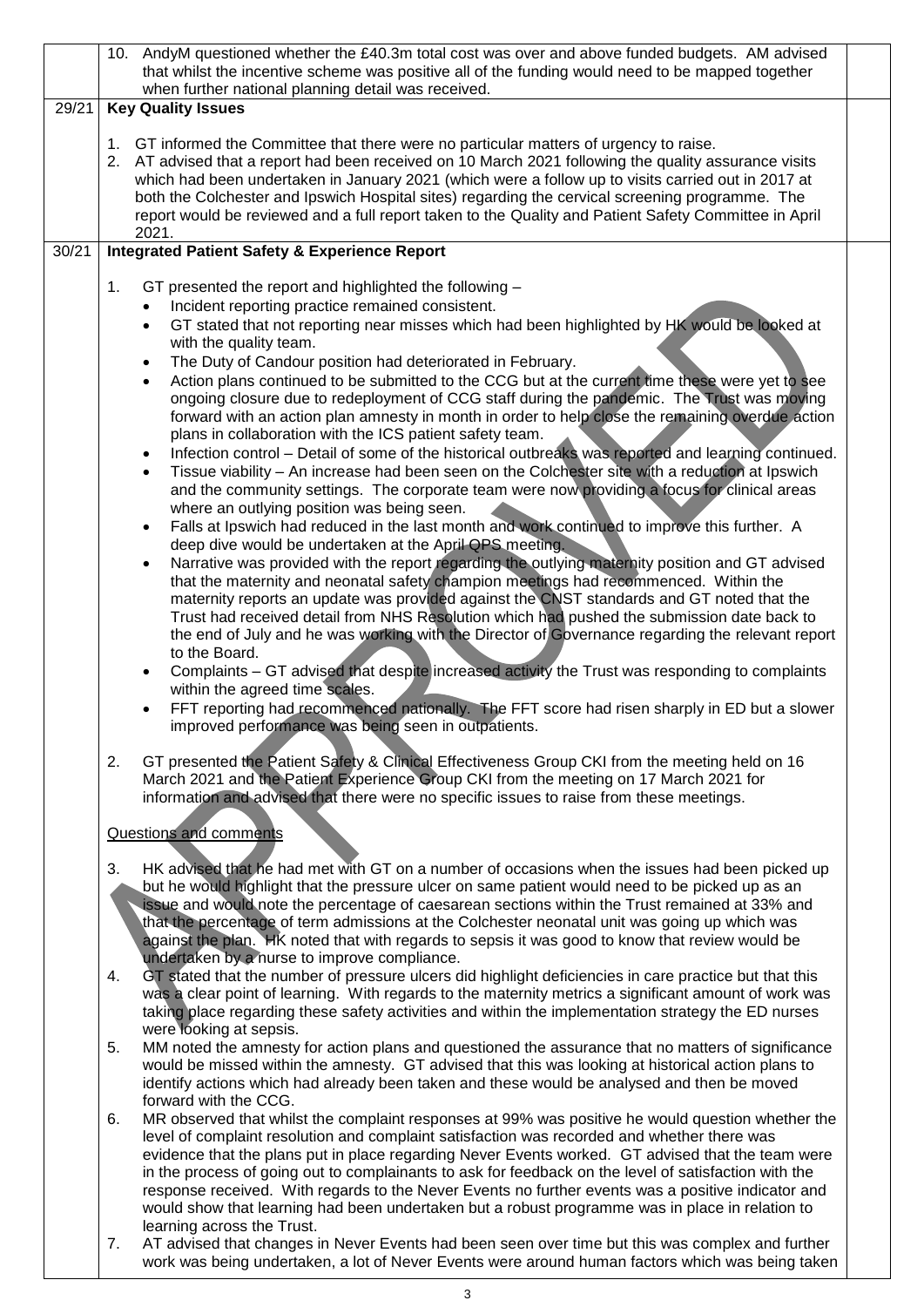|       | forward with new human factors training and training in specific areas. GT agreed that the teams<br>were being proactive and looking at near misses to ensure there was appropriate learning taking<br>place.<br>EN questioned the serious incident maternal death and the corrective actions which had been taken.<br>8.<br>GT advised that there were key systemic points for the maternity services to look at and also system<br>learning and work was being progressed with primary care practitioners and he was assured that<br>robust tracking was in place.<br>EN commented that she had joined the group meeting last week regarding end of life experience and<br>9.<br>it had been very impressive to hear the work which had taken place to ensure patients were allowed<br>choice of location where possible particularly during the pandemic.<br>AndyM raised the provision of the executive summary for the report and noted that it was good<br>10.<br>governance for a summary to be provided which was adequate to pick out the key points. GT stated<br>that he would take the comment away and speak to the team about how the executive summary<br>could be improved. CTB noted that this raised the wider issues of provision of and content of<br>executive summaries for reports and it was requested that DG looked into this issue. | <b>GT</b><br>DG |
|-------|----------------------------------------------------------------------------------------------------------------------------------------------------------------------------------------------------------------------------------------------------------------------------------------------------------------------------------------------------------------------------------------------------------------------------------------------------------------------------------------------------------------------------------------------------------------------------------------------------------------------------------------------------------------------------------------------------------------------------------------------------------------------------------------------------------------------------------------------------------------------------------------------------------------------------------------------------------------------------------------------------------------------------------------------------------------------------------------------------------------------------------------------------------------------------------------------------------------------------------------------------------------------------------------------------------------------------------------------------------------|-----------------|
|       | 11. AT stated that she would take the report as read but would highlight the following items -<br>A robust process was in place with regards to nosocomial infection which complied with NHS<br>requirements together with an alerts process.<br>Perinatal data – Whilst it was noted that these were relatively small numbers it was recognised<br>that it was important to track that certain groups were having higher perinatal mortality rates.<br>AT noted the very important job undertaken by the coding team and that the quality of coding had<br>improved further and she would commended the work undertaken by the team.<br>AT noted the CKI alert around resuscitation training and that it had been recognised that this had<br>been impacted by COVID-19 but she would assure the Committee that alternative methods of<br>training were being looked at.                                                                                                                                                                                                                                                                                                                                                                                                                                                                                      |                 |
| 31/21 | <b>Quality Priorities 2021/22 (including Quality Account Plan)</b>                                                                                                                                                                                                                                                                                                                                                                                                                                                                                                                                                                                                                                                                                                                                                                                                                                                                                                                                                                                                                                                                                                                                                                                                                                                                                             |                 |
|       | 1. AT presented a paper around the Quality Priorities 2021/22 restart following COVID-19 and highlighted<br>that work had been undertaken with the teams to identify the areas for focus and the presentation gave<br>detail of the key milestones to focus the wider team on the programme.<br>2. AT noted that the programmes had been in place for the last year but that a lot of work had gone on<br>pause due to the pandemic. The next steps would be to progress the work whilst recognising the links<br>to the national patient safety strategy and the direction for the Trust's Quality Strategy.<br>Questions and comments                                                                                                                                                                                                                                                                                                                                                                                                                                                                                                                                                                                                                                                                                                                        |                 |
|       | 3. RS stated that it would be helpful to have the outcomes linked to activity and requested that this                                                                                                                                                                                                                                                                                                                                                                                                                                                                                                                                                                                                                                                                                                                                                                                                                                                                                                                                                                                                                                                                                                                                                                                                                                                          |                 |
|       | information was included. AT advised that outcomes could be mapped to the Quality Strategy noting<br>that these were a sub section of the wider plan.<br>4. HK observed that in terms of the Quality Strategy tissue viability wasn't featured as a separate topic<br>and that he felt that this needed to be included. In terms of GIRFT the paediatric surgery GIRFT report<br>had been issued. AT agreed that tissue viability was important and that this would be highlighted.<br>With regard to the GIRFT work several virtual visits had taken place and the momentum would now<br>increase, however, the Trust would need to focus on what it felt was most important for its patients.<br>5. GT advised that the Trust's aim was to move towards a position of harm free care which incorporated<br>all areas of care.                                                                                                                                                                                                                                                                                                                                                                                                                                                                                                                                | <b>AT</b>       |
|       | Quality Account Plan – GT presented the Quality Account plan for consideration and support by the<br>6 <sub>1</sub><br>Committee and advised that the Trust would not be able to respond to the majority of the regulations<br>as the national programmes of work had been suspended due to COVID-19. GT advised that the<br>Quality Account would be progressed and taken to the June Trust Board.<br>Outcome: The Committee supported the progression of the Quality Account Plan for presentation to<br>the June Trust Board.                                                                                                                                                                                                                                                                                                                                                                                                                                                                                                                                                                                                                                                                                                                                                                                                                               |                 |
| 32/21 | <b>Regulation 28 Report - Update on actions</b>                                                                                                                                                                                                                                                                                                                                                                                                                                                                                                                                                                                                                                                                                                                                                                                                                                                                                                                                                                                                                                                                                                                                                                                                                                                                                                                |                 |
|       | 1. GT provided the Committee with an update on the actions taken by the Trust in response to a<br>Regulation 28 issued by the HM Coroner (prevention of future deaths). GT advised that the incident<br>relating to a morphine overdose had been investigated as a SI prior to the inquest by the Division and<br>the Coroner had identified further actions required by the Trust. The Coroner's concerns, detailed<br>within the report, were responded to within the statutory 56 day timeframe in a letter providing a<br>summary of the actions taken by the Trust. All necessary actions had been completed with<br>corresponding assurance measures put in place and approved by the groups.<br>2. GT also advised the Committee that the Trust had received notification from the CQC that the review<br>by the CPPR had concluded and that the panel were satisfied with the actions taken by the Trust and<br>that no further action would be taken.                                                                                                                                                                                                                                                                                                                                                                                                 |                 |
|       | Questions and comments                                                                                                                                                                                                                                                                                                                                                                                                                                                                                                                                                                                                                                                                                                                                                                                                                                                                                                                                                                                                                                                                                                                                                                                                                                                                                                                                         |                 |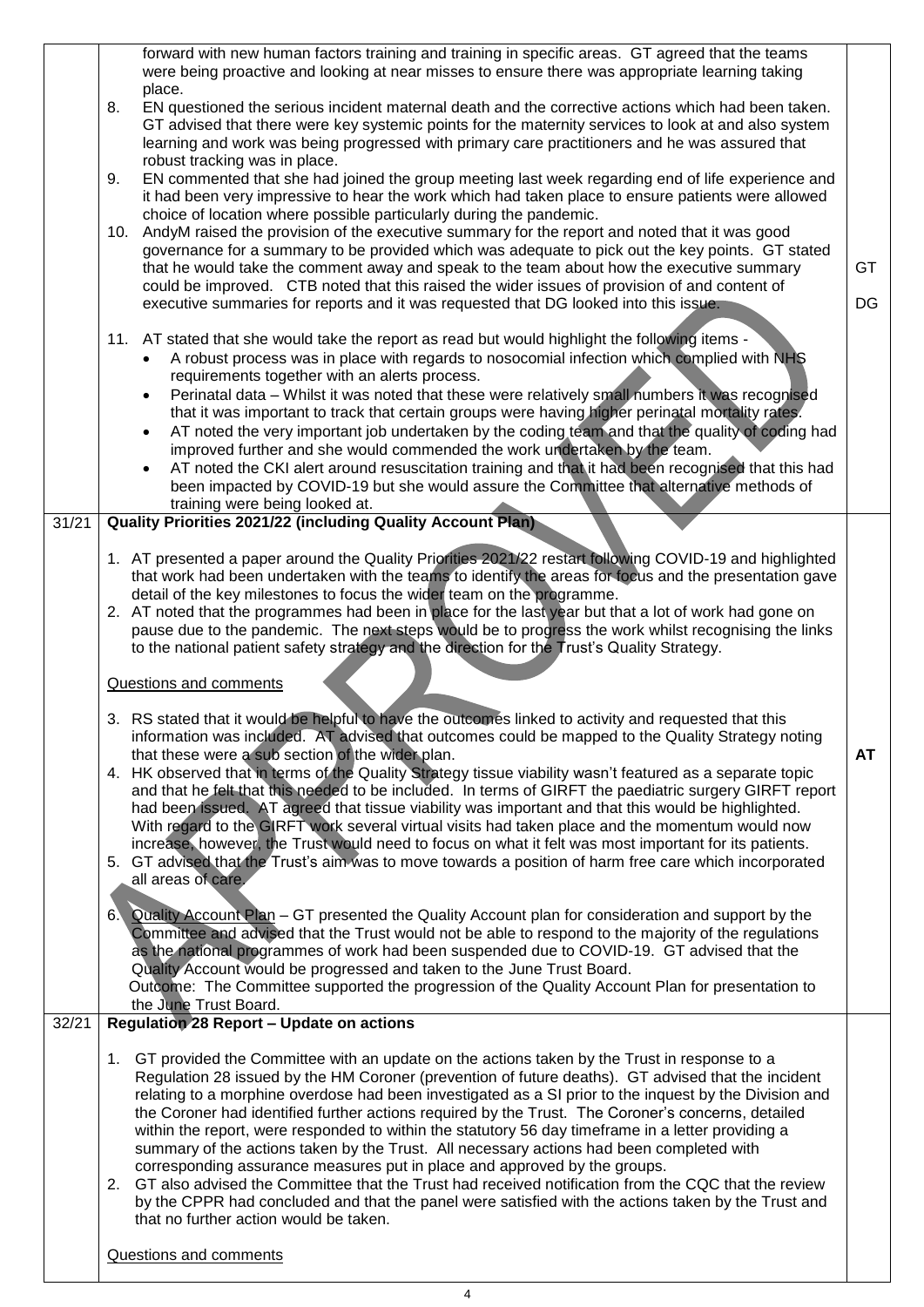|       | 1. RS questioned the steps being taken to deal with the cultural and interpersonal relationship issues<br>between the nurse and doctor. GT advised that there had been team building work undertaken but<br>this linked with the wider work of raising concerns.<br>2. EN questioned the reassurance available that the action plan had been effective. GT stated that this<br>had been a unique case and the effectiveness of the action plan would be monitored by the central<br>patient safety team and he was satisfied that the team had appropriate monitoring in place.                                                                             |  |
|-------|-------------------------------------------------------------------------------------------------------------------------------------------------------------------------------------------------------------------------------------------------------------------------------------------------------------------------------------------------------------------------------------------------------------------------------------------------------------------------------------------------------------------------------------------------------------------------------------------------------------------------------------------------------------|--|
| 33/21 | <b>Performance Report - Acute</b>                                                                                                                                                                                                                                                                                                                                                                                                                                                                                                                                                                                                                           |  |
|       | 1. AP/ KL advised on the performance position and highlighted the following issues.                                                                                                                                                                                                                                                                                                                                                                                                                                                                                                                                                                         |  |
|       | <b>ED Performance</b>                                                                                                                                                                                                                                                                                                                                                                                                                                                                                                                                                                                                                                       |  |
|       | 2. AP advised that Time Matters work had been embarked on at Colchester and performance had<br>significantly improved. For March Colchester performance was sitting about 95%. The Committee<br>was informed that there were still some issues with ambulance conveyancing which were being<br>progressed with the ambulance service.<br>3. AP highlighted an error on slide 5 with ambulance arrivals for February 2021 being shown as 100 and<br>red. The team were looking at this and it was showing green for the month.                                                                                                                               |  |
|       | Cancer performance                                                                                                                                                                                                                                                                                                                                                                                                                                                                                                                                                                                                                                          |  |
|       | 4. AP advised that ESNEFT had been leading the way nationally with cancer performance but as<br>previously reported and expected there had been a drop in performance during the month. Work was<br>ongoing with the teams regarding the recovery process and it was expected that for next month an<br>update would be provided on the progress towards achieving the performance target.<br>5. There were currently 3,000 patients on the PTL and an increase in the number of referrals had been<br>seen.                                                                                                                                                |  |
|       | RTI                                                                                                                                                                                                                                                                                                                                                                                                                                                                                                                                                                                                                                                         |  |
|       | 6. KL advised that RTT was focused around the recovery programme.                                                                                                                                                                                                                                                                                                                                                                                                                                                                                                                                                                                           |  |
|       | Questions and comments                                                                                                                                                                                                                                                                                                                                                                                                                                                                                                                                                                                                                                      |  |
|       | 7. EB noted that there had been a drop relating to stroke performance (slide 7) and questioned whether<br>there was confidence that this position would be recovered. AP advised that both units had had<br>COVID-19 outbreaks resulting in some capacity delays during February and increased presentations.<br>Work was underway with the team as access had now been resolved and there was confidence that<br>the position would be improved.                                                                                                                                                                                                           |  |
| 33/21 | <b>Performance Report Community Services</b>                                                                                                                                                                                                                                                                                                                                                                                                                                                                                                                                                                                                                |  |
|       | 1. PL advised that progress had been made on the inclusion of more outcome based measures in line<br>with the recommendation agreed at IAC and the following measures were now included:<br>Healing rates for leg ulcers (slide 21), this information related to the district nursing service and at<br>the moment the data only included specific clinics.<br>Functional outcomes measure for community hospital patients (slide 22).<br>D2A Pathway 1 home based reablement work (slide 23) – The data this month had come from the                                                                                                                       |  |
|       | county council and was limited.<br>The remaining areas agreed by IAC were in development and these related to:<br>2.<br>Functional outcomes measures for Integrated Neighbourhood Teams - more work was needed on<br>standardising the recording across the teams.<br>Repeat patients over time - Migration of relevant data between the old West Suffolk systems (who<br>host the data team for community services) from the previous provider had inhibited the ability to<br>report on this. The same data migration issues had also stopped the ability to produce properly<br>calculated figures to compare with the benchmark data on slides 8 and 9. |  |
|       | 3. Slide 13 included new more complete D2A data and now included additional data from community<br>hospitals which gave a more complete picture.<br>4. Performance against national benchmarks continued to be good and in many cases exceeded those<br>benchmarks. PL informed the Committee that ESNEFT was dealing with more demand than the<br>national average.<br>5. The increase in referrals from the ambulance service to REACT was part of a broader admission                                                                                                                                                                                    |  |
|       | avoidance scheme.<br>The length of stay in community beds (slide 18) had shown some increase.<br>6.                                                                                                                                                                                                                                                                                                                                                                                                                                                                                                                                                         |  |
|       | Questions and comments                                                                                                                                                                                                                                                                                                                                                                                                                                                                                                                                                                                                                                      |  |
|       | 7. NH commended the improvement in the report and questioned how this information would inform<br>ESNEFT ambitions entering into NEE community services for the first year to 18 months. NH advised                                                                                                                                                                                                                                                                                                                                                                                                                                                         |  |

that he would take this conversation forward off line with PL.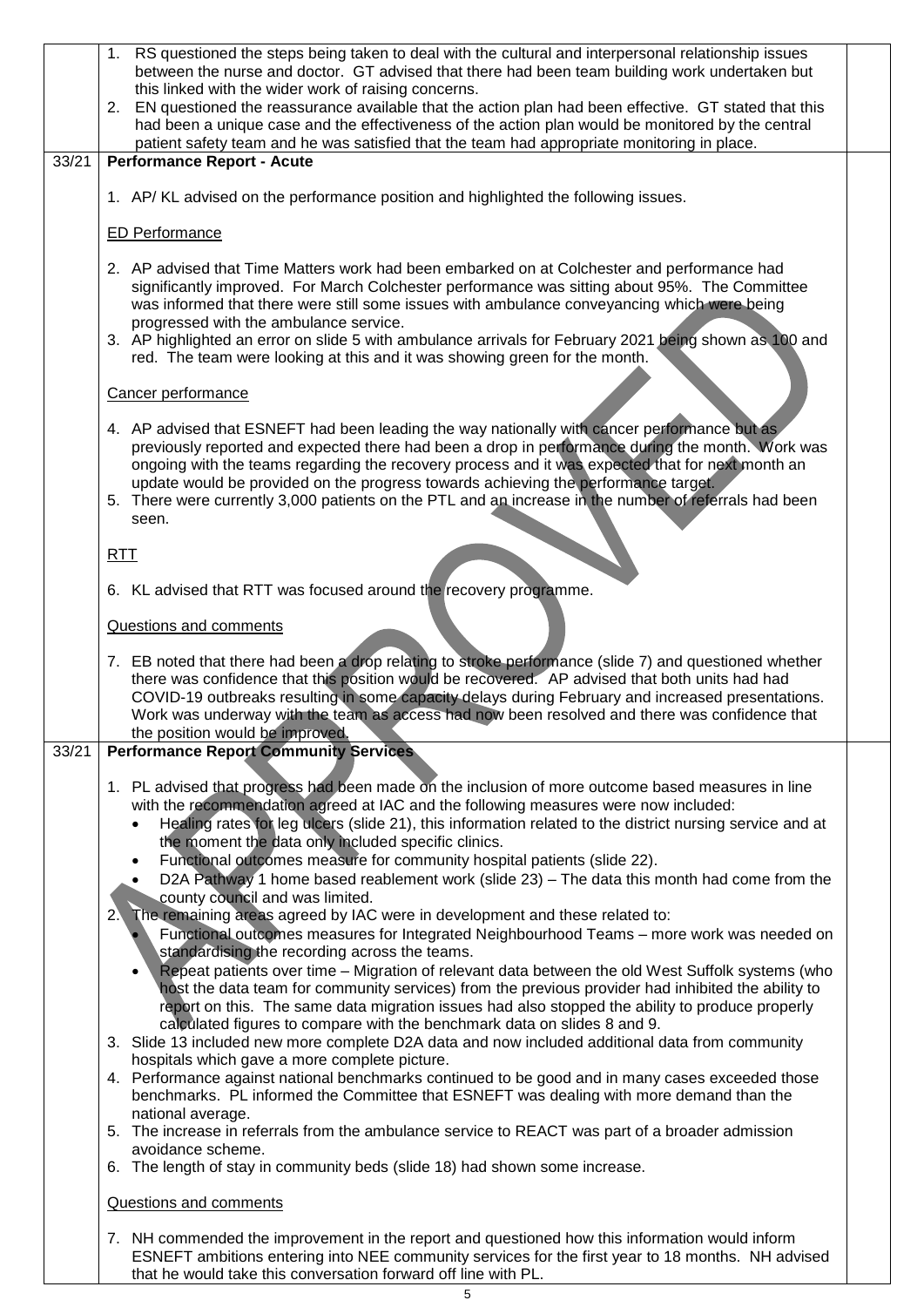|       | 8. MM requested clarity regarding the summary slide but that he would take this up direct with PL. EB                                                                                                                                                                                                                                                                                                                                                                                                                                                                                                                                                                                                                                                                                                                                                                                                                                                                                                                                                                                                         | <b>PL</b> |
|-------|---------------------------------------------------------------------------------------------------------------------------------------------------------------------------------------------------------------------------------------------------------------------------------------------------------------------------------------------------------------------------------------------------------------------------------------------------------------------------------------------------------------------------------------------------------------------------------------------------------------------------------------------------------------------------------------------------------------------------------------------------------------------------------------------------------------------------------------------------------------------------------------------------------------------------------------------------------------------------------------------------------------------------------------------------------------------------------------------------------------|-----------|
|       | agreed that a conversation regarding the summary slide would be helpful.<br>9. HK stated that he felt that it would be good to have further detail provided of the total numbers of leg                                                                                                                                                                                                                                                                                                                                                                                                                                                                                                                                                                                                                                                                                                                                                                                                                                                                                                                       | <b>PL</b> |
|       | ulcers.                                                                                                                                                                                                                                                                                                                                                                                                                                                                                                                                                                                                                                                                                                                                                                                                                                                                                                                                                                                                                                                                                                       |           |
| 34/21 | <b>Financial Report M11 (including CIP report)</b>                                                                                                                                                                                                                                                                                                                                                                                                                                                                                                                                                                                                                                                                                                                                                                                                                                                                                                                                                                                                                                                            |           |
|       | 1. AM advised that in February the Trust had reported an actual deficit (£0.8m after adjusting for non<br>control total items). This was largely in line with plan, a small adverse variance to the control total of<br>£28k. For the year to date there was a favourable variance of £0.3m against control total.<br>A break even plan had been agreed with the region and all organisations would need to achieve<br>2.<br>breakeven in 20/21 to avoid a penalty in 21/22.<br>Pay costs reflected reduced expenditure.<br>3.<br>Non pay costs had increased.<br>4.                                                                                                                                                                                                                                                                                                                                                                                                                                                                                                                                          |           |
|       | Divisional budgets were underspent by £4m mainly in MSK.<br>5.<br>The CIP delivery was £0.2m over plan for Month 11 but for the year to date achievement of CIP was<br>6.<br>£2.0m behind plan. Forecast CIP delivery being £16.7m against the £18.8m target. Planning for<br>21/22 was underway.<br>The Trust held cash of £147.7m at the end of February.<br>7.<br>In February the Trust spent £7.6m on capital against a plan for the month of £7.1m. A capital plan of<br>8.<br>£37.5m was agreed for the year but had been increased to £53.6m especially due to external funding<br>for the molecular biology lab (£5.2m) and UEC Winter Funding (£3.8m). It was forecast that the Trust<br>would achieve this plan for the year. At the end of February there was an underspend of £1.2m (down<br>from £1.7m last month). Capital spend in February was £7.6m. Forecast underspends on ICT had<br>been used to support the purchase of additional capital equipment which required replacement.<br>A deep dive session of the Finance & Performance Committee was scheduled for 25 March 2021 to<br>9. |           |
|       | look in more detail at business planning for 21/22.<br>Questions and comments                                                                                                                                                                                                                                                                                                                                                                                                                                                                                                                                                                                                                                                                                                                                                                                                                                                                                                                                                                                                                                 |           |
|       | 10. EB noted the reduction in the amount reported regarding the buy back of annual leave and the<br>reference to non-pay costs having increased (slide 4). AM advised that when the initiative to buy back<br>leave from staff which had not been taken due to COVID-19 pressures had been set up in December<br>an accrual of £5.9 m was made to cover the potential impact of this liability, however, it was now clear<br>that the take-up of this offer was materially below expectations and, therefore, £5m of this accrual had<br>been reversed in month 11, reducing the in month pay position by this amount. AM advised that it had<br>been noted that some staff were choosing to take leave and then work bank shifts. AM advised that<br>with regard to the increase in non-pay costs during the month this included a number of technical<br>accounting adjustments and other approved year end expenditure and good discussions had been<br>held with the divisions regarding investment in 21/22.                                                                                             |           |
| 35/21 | <b>New Business Group CKI</b>                                                                                                                                                                                                                                                                                                                                                                                                                                                                                                                                                                                                                                                                                                                                                                                                                                                                                                                                                                                                                                                                                 |           |
|       | 1. EB presented the CKI from the second meeting of the New Business Group held on 15 March 2021.<br>2. EB advised that since the CKI was written the start date for commencement of LAMP testing had been<br>delayed from the 22 March until the validation of the equipment could be undertaken.                                                                                                                                                                                                                                                                                                                                                                                                                                                                                                                                                                                                                                                                                                                                                                                                             |           |
| 36/21 | <b>Workforce Performance Report</b>                                                                                                                                                                                                                                                                                                                                                                                                                                                                                                                                                                                                                                                                                                                                                                                                                                                                                                                                                                                                                                                                           |           |
|       | 1. KR presented the report and highlighted the key points:<br>Mandatory training and appraisal compliance had reduced slightly due to COVID-19 pressures on<br>divisional teams, but as the Trust goes into recovery this would have greater focus. Bite size<br>appraisal conversations were taking place with managers to prepare for the increased focus.<br>Sickness absence had reduced this month with the largest reduction in recent months. KR<br>highlighted that no change had been seen in the level of sickness related to stress and the team<br>were closely monitoring the access to staff wellbeing support.<br>There had been a slight increase in voluntary resignation. Plans were being developed around<br>$\bullet$<br>flexible working.<br>The vacancy rate was showing a downward trend in comparison to last month. The ward fill rate<br>$\bullet$<br>had increased. There had been 1,515 new starters and 1,126 leavers in a 12 month rolling<br>period.                                                                                                                          |           |
|       | Questions and comments                                                                                                                                                                                                                                                                                                                                                                                                                                                                                                                                                                                                                                                                                                                                                                                                                                                                                                                                                                                                                                                                                        |           |
|       | RS noted on slide 5 that "ESNEFT demand is up 7%, whereas National Demand is up 35% in<br>2.<br>February 21" and questioned the considerable difference from the national picture. KR advised that<br>ESNEFT had always maintained a reasonably low position and there was a challenge in the national<br>reporting.<br>RS noted that the overall sickness rate was 4.2% although individual departments had higher levels<br>3.<br>(slide 7). KR advised that the information was not from all CDGs and the team were looking to make<br>the information clearer in future.                                                                                                                                                                                                                                                                                                                                                                                                                                                                                                                                  |           |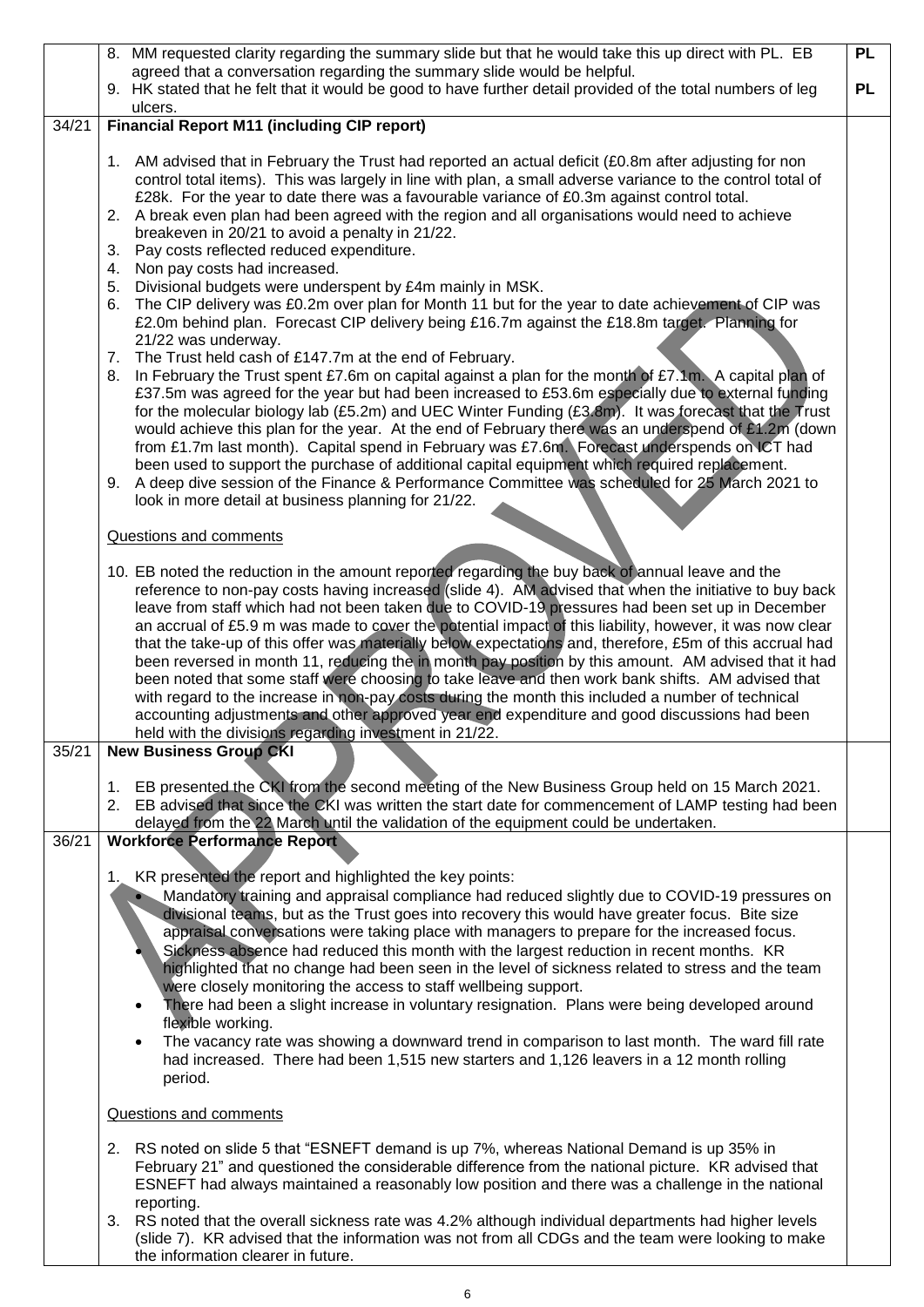|       | 4. RS questioned whether the time taken to resolve issues relating to employee relations was measured.<br>KR advised that this was a KPI which the team were looking to implement.<br>5. HK noted that there were 72 consultant vacancies and questioned the financial and quality impact of                                                                                                                                                                                                                                                                                                                                                                                                 |  |
|-------|----------------------------------------------------------------------------------------------------------------------------------------------------------------------------------------------------------------------------------------------------------------------------------------------------------------------------------------------------------------------------------------------------------------------------------------------------------------------------------------------------------------------------------------------------------------------------------------------------------------------------------------------------------------------------------------------|--|
|       | this. KR advised that a meeting had been scheduled for April with the divisional directors to talk about<br>changes to the way recruitment of consultants was approached. Quality issues were being measured<br>through other groups rather than workforce. AT advised that this issue tied into the workforce<br>safeguards work which was taking place and the wider work around roles and any incidents were<br>monitored.                                                                                                                                                                                                                                                                |  |
|       | HK noted that relating to the sickness breakdown by age (slide 9) MSK issues featured highly in the<br>6.<br>under 20s age group. KR stated that this had been picked up and specific work was taking place                                                                                                                                                                                                                                                                                                                                                                                                                                                                                  |  |
|       | regarding the availability of physio support.<br>7. EB questioned the cost of staffing the vaccination hub and how long this would continue and whether<br>the costs would be recovered. AM advised that the costs were recovered on a separate reclaim basis<br>and the Trust was waiting to see the plan for next year in the guidance. NH advised that the Trust had<br>put in a claim for £220k for the costs to the end of last month.                                                                                                                                                                                                                                                  |  |
| 37/21 | <b>GMC Survey</b>                                                                                                                                                                                                                                                                                                                                                                                                                                                                                                                                                                                                                                                                            |  |
|       | Martin Mansfield presented an update on the national training survey (NTS) and advised that this was<br>1.<br>the largest annual survey of doctors in training in the UK. Trainees giving their views on their<br>experience of training and working environments and trainers sharing their perspectives as a clinical<br>and/or educational supervisor. Martin Mansfield observed that it should be noted that responses<br>were based on experiences across ESNEFT from March - May 2020 during the first wave of the<br>COVID-19 pandemic.                                                                                                                                               |  |
|       | Martin Mansfield highlighted that ESNEFT benchmarked low on most questions and the report<br>2.<br>identified a number of actions being taken and that a number of changes had been put in place by the<br>time of the second COVID-19 surge. The survey had been shared widely with the divisions, doctors<br>and educational trainers.                                                                                                                                                                                                                                                                                                                                                     |  |
|       | Questions and comments                                                                                                                                                                                                                                                                                                                                                                                                                                                                                                                                                                                                                                                                       |  |
|       | CTB questioned whether there would be a clear action plan with oversight. Martin Mansfield advised<br>3.<br>that no response was expected this year by the GMC, however, the Trust would be monitoring the<br>action plan through the Executive Management Committee and this would then be reported to the<br>People & Organisational Development Committee for ongoing assurance.                                                                                                                                                                                                                                                                                                          |  |
|       | 4. AT noted that generally the feedback received was balanced and the junior doctors had been flexible<br>through the pandemic. Although another GMC survey was due shortly the Trust would need to ensure<br>the actions were addressed and discussion had been held at EMC regarding the culture for trainees.                                                                                                                                                                                                                                                                                                                                                                             |  |
|       | NH noted the hygiene factors and the need for trainees to be made to feel welcome and that it was<br>5.<br>considered to be part of a consultant's job to support trainees and the Trust would be looking to tackle<br>the issues raised.                                                                                                                                                                                                                                                                                                                                                                                                                                                    |  |
|       | 6. RS stated that he would want to see an action plan and noted the need for the cultural aspect to be<br>addressed and for this work to be tracked through POD.<br>EN noted the timing of the report and that the action plan would need corroboration with the current<br>7.                                                                                                                                                                                                                                                                                                                                                                                                               |  |
|       | position and questioned when the action plan would be agreed. Martin Mansfield advised that regular<br>meetings were held with the junior doctors and this work was taken forward on an ongoing basis. The<br>action plan would be progressed through the divisions and teams and be taken to EMC within the next<br>couple of months.                                                                                                                                                                                                                                                                                                                                                       |  |
|       | MM stated that he felt that how this work interacted with the staff survey was a concern and from the<br>8.<br>Audit Committee perspective how this related to risk registers.<br>NK questioned the wider issues and whether the action plans would include more than just the junior<br>9.1<br>doctors and include middle grade cover. Martin Mansfield advised that there had been some specific<br>issues with rotas at Ipswich which needed to be addressed but were not necessarily within this action<br>plan but confirmed that the survey included all doctors in training. AT advised that this would be<br>picked up at the divisional meeting to look at the focus going forward. |  |
| 38/21 | <b>Staff Survey</b>                                                                                                                                                                                                                                                                                                                                                                                                                                                                                                                                                                                                                                                                          |  |
|       | 1. KR provided the Committee with a report of the NHS staff survey 2020 results which had been                                                                                                                                                                                                                                                                                                                                                                                                                                                                                                                                                                                               |  |
|       | published nationally on 11 March 2021.<br>2. KR noted that the 45% response rate for the Trust was in line with the national rate and the survey<br>had shown an improving picture but that the Trust continued to track just below average. Internal<br>comparison was shown between divisions (slide 8) and local comparison data was shown on slide 9                                                                                                                                                                                                                                                                                                                                     |  |
|       | for noting.<br>The Committee was informed that sessions were taking place within the divisional teams with the<br>3.<br>results from previous action plans being compared and specific areas for improvement targeted. The<br>recovery programme was being used to start some of the work, with listening events and a pulse                                                                                                                                                                                                                                                                                                                                                                 |  |
|       | survey being undertaken.<br>4. KR highlighted the importance of the line manager for staff and advised that a piece of work had been<br>started to review the leadership programme.                                                                                                                                                                                                                                                                                                                                                                                                                                                                                                          |  |

5. KR advised that the Staff Survey results would be presented that the May 2021 Board public meeting.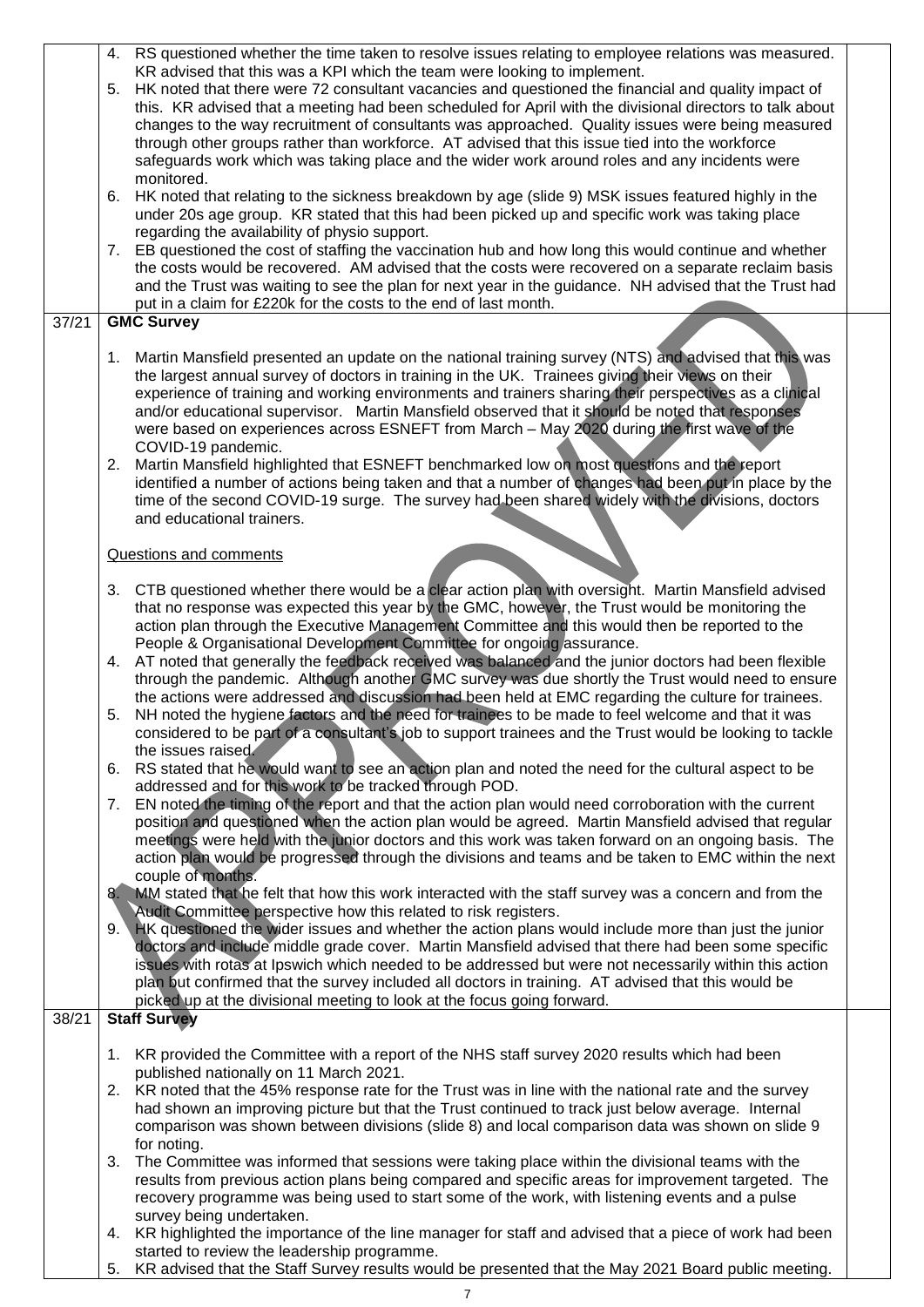|       | Questions and comments                                                                                                                                                                                                                                                                                                                                                                                                                                                                                                                                                                                                                                                                                                                                                                                                                                                                                                                                                                                                                                                                                                                                                                                                                                                                                                                                                                                                                                                                   |            |
|-------|------------------------------------------------------------------------------------------------------------------------------------------------------------------------------------------------------------------------------------------------------------------------------------------------------------------------------------------------------------------------------------------------------------------------------------------------------------------------------------------------------------------------------------------------------------------------------------------------------------------------------------------------------------------------------------------------------------------------------------------------------------------------------------------------------------------------------------------------------------------------------------------------------------------------------------------------------------------------------------------------------------------------------------------------------------------------------------------------------------------------------------------------------------------------------------------------------------------------------------------------------------------------------------------------------------------------------------------------------------------------------------------------------------------------------------------------------------------------------------------|------------|
|       | CTB observed that the survey highlighted the importance of staff for the organisation.<br>6.<br>RS commented that he felt that it was important that the cascade exercise was well led and the Board<br>7.<br>would need to take the lead in promoting this work to ensure that staff were motivated and supported<br>and that this should be checked against the Board Assurance Framework.<br>MR noted that it was reported that 52% of teams met to discuss issues and that this engagement was<br>8.<br>a key part of the solution. KR agreed and advised that the work around recovery was considering how<br>teams were engaged and this was being monitored.<br>9. HK noted the importance of the culture of the organisation and that raising concerns needed to be part<br>of the action plan.<br>10. CTB observed that this item required escalation to the Board and would be highlighted in the CKI.<br>11. NH informed the Committee that a key executive team focus for some time had been on supporting<br>staff and triangulating the GMC, staff survey and pulse survey results but that it would take time to<br>deliver a long term sustainable plan.                                                                                                                                                                                                                                                                                                                 | <b>CTB</b> |
| 39/21 | <b>Workforce Safeguards Report</b>                                                                                                                                                                                                                                                                                                                                                                                                                                                                                                                                                                                                                                                                                                                                                                                                                                                                                                                                                                                                                                                                                                                                                                                                                                                                                                                                                                                                                                                       |            |
|       | 1. GT presented the report and advised that in October 2018 NHSI had launched a Workforce<br>Safeguards toolkit to direct Trusts to ensure that there were appropriate safeguards in place that<br>supported NHS Boards to make informed, safe and sustainable workforce decisions. NHSI would<br>assess compliance yearly.<br>2. The Committee was informed that the Chief Medical Officer, Chief Nurse and Director of People and<br>Organisational Development had undertaken an initial assessment of the Trust's compliance against<br>the workforce safeguards toolkit which had demonstrated that the Trust was largely compliant in the<br>nursing workforce indicators undertaking nearly all of the recommended actions in the toolkit. There<br>was further work required to triangulate all of the data available, to take a clear view on whether all<br>aspects of the workforce were achieving maximum productivity and efficiency particularly in medical<br>and AHP staffing groups where the current national standards for safe staffing levels and assessment<br>was reliant primarily on professional judgement.<br>3. AT added that this work linked in with the Strategy and would be extended from the initial focus areas.<br>Outcome: The Committee received the Chief Medical Officer and Chief Nurse assessment and<br>confirmation statement for onward reporting to Trust Board meeting on 8 April 2021.                                                   |            |
| 40/21 | Health & Safety Executive (HSE) Hospital Spot Check Inspections - Response to recommendations                                                                                                                                                                                                                                                                                                                                                                                                                                                                                                                                                                                                                                                                                                                                                                                                                                                                                                                                                                                                                                                                                                                                                                                                                                                                                                                                                                                            |            |
|       | DG advised the Committee that the Health & Safety Executive had carried out a responsive inspection<br>1.<br>of administration offices on the Colchester Hospital site following a whistleblowing to the HSE in<br>November 2020. They had found some contraventions and would be writing to the Trust with their<br>report in the next few weeks and the Trust would then be given 4 weeks to take any corrective action<br>indicated within the letter.<br>2. DG advised that a "holding" paper was presented to the meeting today and noted that the team was<br>considering the learning and working to put the recommendations in place and that a full report would<br>be taken to the People and Organisational Development Committee.                                                                                                                                                                                                                                                                                                                                                                                                                                                                                                                                                                                                                                                                                                                                            |            |
| 41/21 | <b>Premises Assurance Report</b>                                                                                                                                                                                                                                                                                                                                                                                                                                                                                                                                                                                                                                                                                                                                                                                                                                                                                                                                                                                                                                                                                                                                                                                                                                                                                                                                                                                                                                                         |            |
|       | 1. PF presented the report and advised the Committee that the Premises Assurance Model (PAM) was a<br>management tool developed by the Department of Health in 2013 to provide a nationally consistent<br>approach to evaluate NHS performance primarily set around premises against a set of common<br>indicators. The PAM inspection criteria related to the whole area covered by the ESNEFT estate and<br>environment and essentially constituted an internal audit of the areas that would be inspected by the<br>CQC to ensure regulatory and legislative compliance and safety fulfilling the 'rights of patients' to be<br>treated in a safe and suitably maintained environment.<br>2. PF advised that whilst ESNEFT had previously reported against PAM for the first time this year the<br>submission was mandatory but that this had been delayed until May, before which the Trust would<br>need to complete the online templates. PF advised the Committee that there were six domains<br>covered by the assessment tool of which 4 areas (out of 336) were found to be inadequate related to<br>the area of heating, ventilation and air conditioning (HVAC) leading to an overall ESNEFT score of<br>"requires minimal improvement" which was felt to demonstrate the size and age of the estate. The 4<br>areas found to be inadequate would be discussed and addressed with the ventilation accredited<br>engineer with progress monitored via the PAM Steering Group. |            |
|       | Questions and comments                                                                                                                                                                                                                                                                                                                                                                                                                                                                                                                                                                                                                                                                                                                                                                                                                                                                                                                                                                                                                                                                                                                                                                                                                                                                                                                                                                                                                                                                   |            |
|       | 3. RS questioned whether the PAM process took into account staff concerns. PF advised that PAM dealt<br>primarily with the estate and did not include detail regarding staff welfare issues which tended to be<br>picked up in other surveys.<br>Outcome: The Committee noted the content of the report for information and assurance and noted the                                                                                                                                                                                                                                                                                                                                                                                                                                                                                                                                                                                                                                                                                                                                                                                                                                                                                                                                                                                                                                                                                                                                      |            |

Τ

Outcome: The Committee noted the content of the report for information and assurance and noted the overall score of 'Requires Minimal Improvement'.